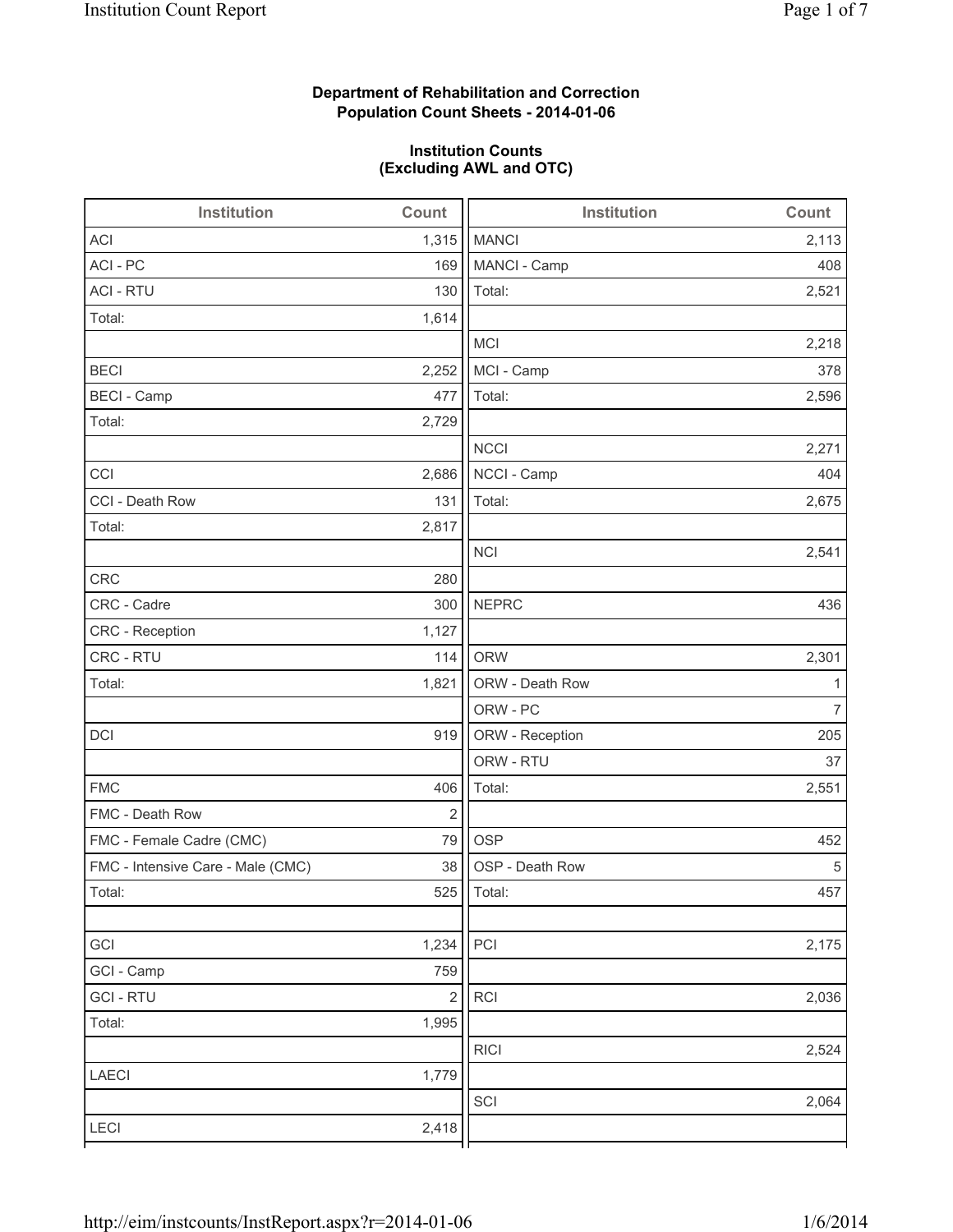| LECI - Camp              | 168   | SOCF        |                          | 1,160  |
|--------------------------|-------|-------------|--------------------------|--------|
| Total:                   | 2,586 | SOCF - RTU  |                          | 70     |
|                          |       | Total:      |                          | 1,230  |
| <b>LOCI</b>              | 2,281 |             |                          |        |
|                          |       | <b>TCI</b>  |                          | 1,088  |
| <b>LORCI</b>             | 280   | TCI - Camp  |                          | 438    |
| LORCI - Cadre            | 202   | Total:      |                          | 1,526  |
| <b>LORCI - Reception</b> | 771   |             |                          |        |
| Total:                   | 1,253 | <b>TOCI</b> |                          | 1,138  |
|                          |       |             |                          |        |
| <b>MACI</b>              | 1,027 | <b>WCI</b>  |                          | 1,352  |
| MACI - Minimum           | 1,263 | WCI - RTU   |                          | 51     |
| MACI - Youth             | 16    | Total:      |                          | 1,403  |
| Total:                   | 2,306 |             |                          |        |
|                          |       |             | <b>Total Population:</b> | 50,498 |

\* The Total Population includes 37 Offenders with Reason Codes 30 & 31.

\*\* The Total Population includes 27 Offenders with Reason Code 0A.

#### **Male Population by Security Level (Include AWL and Exclude OTC)**

| <b>Security Level</b>  |                   | <b>Body</b> | <b>AWL</b> | $(-OTC)$ | <b>Total</b> |
|------------------------|-------------------|-------------|------------|----------|--------------|
| Total Level 5          |                   | 113         |            |          | 113          |
| Total Level 4          |                   | 1,783       | 15         | 15       | 1,783        |
| Total Level 3          |                   | 11,321      | 127        | 91       | 11,357       |
| Total Level 2          |                   | 17,334      | 184        | 112      | 17,406       |
| Total Level 1          |                   | 15.743      | 185        | 107      | 15,821       |
| <b>Total Death Row</b> |                   | 138         |            |          | 138          |
|                        | <b>Total Male</b> | 46,432      | 513        | 327      | 46,618       |

### **Female Population by Institution (Include AWL and Exclude OTC)**

| Institution              | <b>Body</b> | <b>AWL</b> | $(-OTC)$ | <b>Total</b> |
|--------------------------|-------------|------------|----------|--------------|
| DCI                      | 919         | 12         |          | 924          |
| <b>FMC</b>               | 6           | 3          |          | 8            |
| FMC - Female Cadre (CMC) | 79          | 0          | $\Omega$ | 79           |
| <b>NEPRC</b>             | 436         | 12         | 7        | 441          |
| <b>ORW</b>               | 2,301       | 60         | 26       | 2,335        |
| ORW - Death Row          |             | 0          | 0        |              |
| ORW - PC                 | 7           | $\Omega$   | $\Omega$ |              |
| ORW - Reception          | 205         |            |          | 205          |
| ORW - RTU                | 37          | 0          | $\Omega$ | 37           |
|                          |             |            |          |              |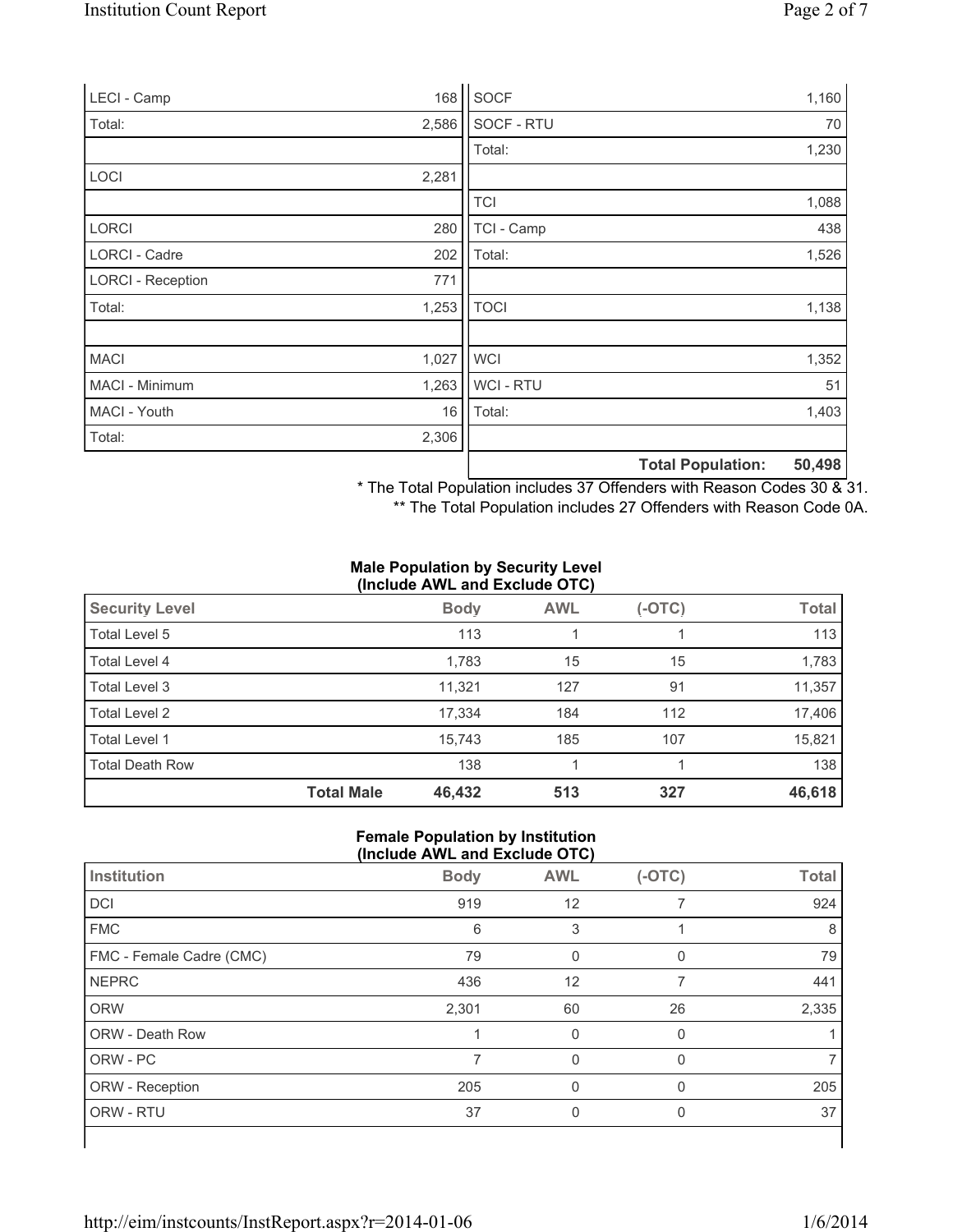| <b>Total Female</b>      | 3,991  |     | 41  | 4,037  |
|--------------------------|--------|-----|-----|--------|
| <b>Total Population:</b> | 50.423 | 600 | 368 | 50,655 |

### **Male Population by Institution: Security Level 5 (Include AWL and Exclude OTC)**

| Institution |                      | <b>Body</b> | <b>AWL</b> | $(-OTC)$ | Total |
|-------------|----------------------|-------------|------------|----------|-------|
| <b>OSP</b>  |                      | 110         |            |          | 110   |
| <b>SOCF</b> |                      |             |            |          |       |
|             | <b>Total Level 5</b> | 113         |            |          | 113   |

### **Male Population by Institution: Security Level 4 (Include AWL and Exclude OTC)**

| Institution              |                      | <b>Body</b>         | . ,<br><b>AWL</b>   | $(-OTC)$            | <b>Total</b>   |
|--------------------------|----------------------|---------------------|---------------------|---------------------|----------------|
| ACI                      |                      | $\mathsf{O}\xspace$ | 1                   | $\mathbf{1}$        | $\mathbf 0$    |
| ACI - PC                 |                      | 5                   | $\mathsf{O}\xspace$ | $\mathsf 0$         | $\sqrt{5}$     |
| <b>BECI</b>              |                      | $\mathbf 1$         | $\mathsf 0$         | $\mathsf{O}\xspace$ | 1              |
| CCI                      |                      | $\mathbf 1$         | $\mathsf{O}\xspace$ | $\mathsf{O}\xspace$ | 1              |
| CRC                      |                      | $\overline{2}$      | $\mathsf{O}\xspace$ | $\mathsf{O}\xspace$ | $\mathbf 2$    |
| CRC - Reception          |                      | $\overline{2}$      | $\mathsf 0$         | $\mathbf 0$         | $\sqrt{2}$     |
| CRC - RTU                |                      | $\overline{2}$      | $\mathsf{O}\xspace$ | $\mathsf{O}\xspace$ | $\sqrt{2}$     |
| LAECI                    |                      | $\overline{2}$      | $\mathsf 0$         | $\mathsf{O}\xspace$ | $\overline{2}$ |
| <b>LECI</b>              |                      | 35                  | $\mathsf{O}\xspace$ | $\mathsf 0$         | 35             |
| LOCI                     |                      | $\overline{2}$      | $\mathsf{O}\xspace$ | $\mathsf 0$         | $\overline{2}$ |
| LORCI                    |                      | 5                   | $\mathbf{1}$        | $\mathbf{1}$        | $\,$ 5 $\,$    |
| <b>LORCI - Reception</b> |                      | $\overline{4}$      | $\mathbf 1$         | $\mathbf{1}$        | 4              |
| <b>MANCI</b>             |                      | 41                  | 1                   | 1                   | 41             |
| <b>NCCI</b>              |                      | $\mathbf 1$         | $\mathsf 0$         | $\mathsf 0$         | $\mathbf{1}$   |
| <b>NCI</b>               |                      | $\mathbf{1}$        | $\mathsf 0$         | $\mathbf 0$         | 1              |
| <b>OSP</b>               |                      | 342                 | $\overline{2}$      | $\sqrt{2}$          | 342            |
| PCI                      |                      | $\mathbf{1}$        | $\mathsf{O}\xspace$ | $\mathsf{O}\xspace$ | 1              |
| <b>RCI</b>               |                      | 26                  | 1                   | $\mathbf{1}$        | 26             |
| SOCF                     |                      | 1,058               | $\,6\,$             | $\,6\,$             | 1,058          |
| SOCF - RTU               |                      | 67                  | $\mathsf 0$         | $\mathsf{O}\xspace$ | 67             |
| <b>TCI</b>               |                      | 6                   | $\mathsf{O}\xspace$ | $\mathsf 0$         | 6              |
| <b>TOCI</b>              |                      | 174                 | $\mathbf 1$         | $\mathbf{1}$        | 174            |
| <b>WCI</b>               |                      | 4                   | $\mathbf 1$         | $\mathbf{1}$        | 4              |
| <b>WCI-RTU</b>           |                      | $\mathbf{1}$        | $\mathbf 0$         | $\mathbf 0$         | 1              |
|                          | <b>Total Level 4</b> | 1,783               | 15                  | 15                  | 1,783          |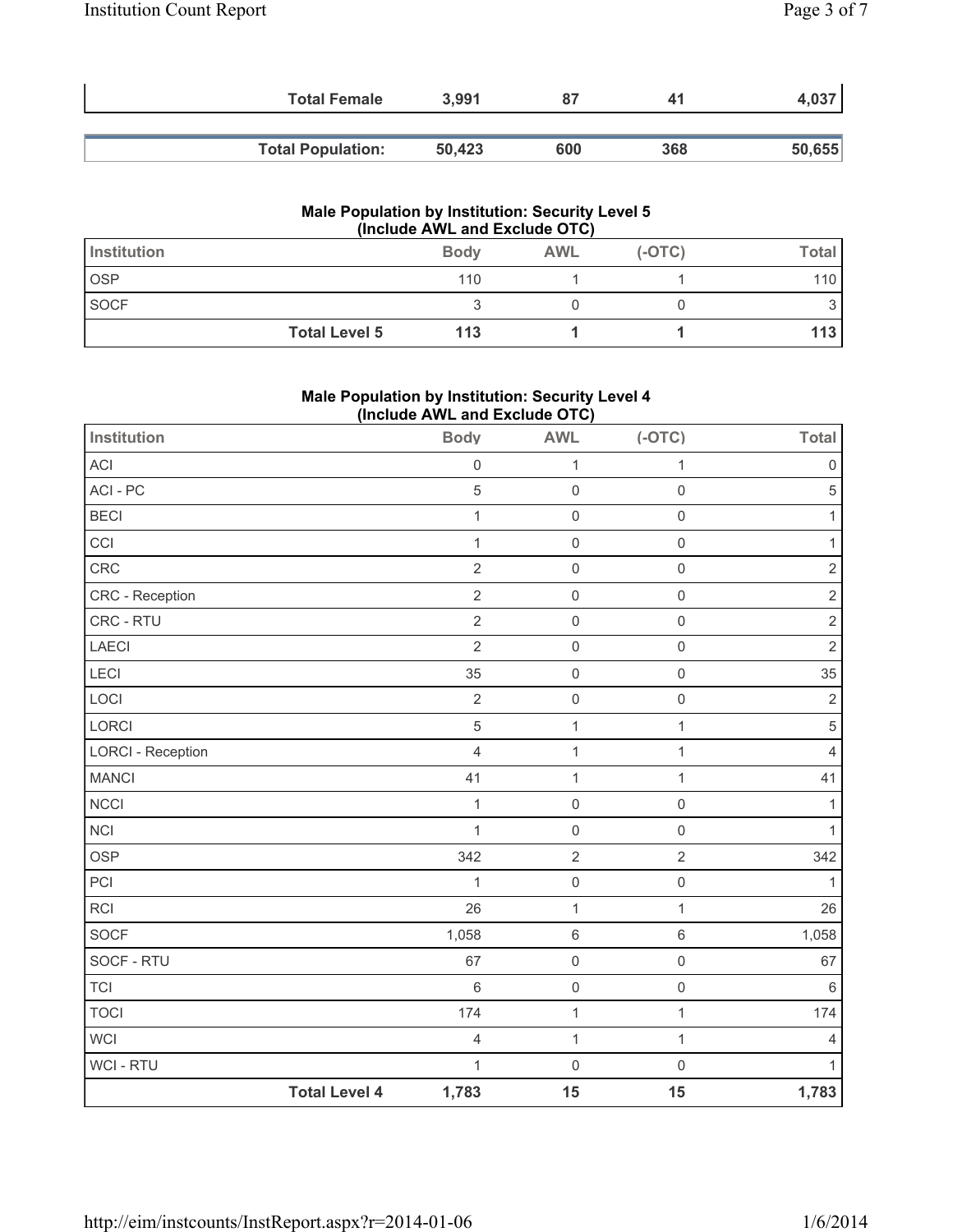| <b>Institution</b>                | $($ iliciuut Africaliu Laciuut OTO $)$<br><b>Body</b> | <b>AWL</b>          | $(-OTC)$            | <b>Total</b>   |
|-----------------------------------|-------------------------------------------------------|---------------------|---------------------|----------------|
| <b>ACI</b>                        | 31                                                    | $\mathbf{1}$        | $\mathbf{1}$        | 31             |
| ACI-PC                            | 83                                                    | $\mathsf{O}\xspace$ | $\mathsf{O}\xspace$ | 83             |
| <b>BECI</b>                       | 20                                                    | $\mathsf 0$         | $\mathsf{O}\xspace$ | 20             |
| CCI                               | 25                                                    | $\mathsf{O}\xspace$ | $\mathsf{O}\xspace$ | 25             |
| CRC                               | 43                                                    | $\,8\,$             | $\overline{4}$      | 47             |
| CRC - Cadre                       | 228                                                   | $\mathsf{O}\xspace$ | $\mathsf 0$         | 228            |
| CRC - Reception                   | 637                                                   | 15                  | 13                  | 639            |
| CRC - RTU                         | 82                                                    | $\mathsf 0$         | $\mathsf{O}\xspace$ | 82             |
| <b>FMC</b>                        | 13                                                    | $\mathbf{1}$        | $\mathsf{O}\xspace$ | 14             |
| FMC - Intensive Care - Male (CMC) | 6                                                     | $\mathsf{O}\xspace$ | $\mathsf{O}\xspace$ | $\,6\,$        |
| <b>LAECI</b>                      | 25                                                    | $\mathsf{O}\xspace$ | $\mathsf{O}\xspace$ | 25             |
| LECI                              | 2,262                                                 | 21                  | 19                  | 2,264          |
| LOCI                              | 19                                                    | $\mathsf 0$         | $\mathsf{O}\xspace$ | 19             |
| LORCI                             | 53                                                    | 5                   | 5                   | 53             |
| <b>LORCI - Cadre</b>              | 199                                                   | $\mathbf 1$         | $\mathsf{O}\xspace$ | 200            |
| <b>LORCI - Reception</b>          | 384                                                   | $\overline{7}$      | 5                   | 386            |
| <b>MACI</b>                       | 8                                                     | $\mathsf{O}\xspace$ | $\mathsf{O}\xspace$ | $\,8\,$        |
| MACI - Youth                      | 5                                                     | $\mathsf 0$         | $\mathsf{O}\xspace$ | 5              |
| <b>MANCI</b>                      | 1,939                                                 | 20                  | 16                  | 1,943          |
| MCI                               | 16                                                    | $\mathbf{1}$        | $\mathbf{1}$        | 16             |
| <b>NCCI</b>                       | 23                                                    | $\mathsf{O}\xspace$ | $\mathsf{O}\xspace$ | 23             |
| <b>NCI</b>                        | 25                                                    | $\sqrt{5}$          | $\mathsf{O}\xspace$ | 30             |
| PCI                               | 52                                                    | 3                   | $\mathsf{O}\xspace$ | 55             |
| <b>RCI</b>                        | 1,852                                                 | 14                  | $10$                | 1,856          |
| <b>RICI</b>                       | 15                                                    | $\mathsf 0$         | $\mathsf{O}\xspace$ | 15             |
| SCI                               | $\overline{2}$                                        | $\mathbf 1$         | $\mathbf{1}$        | $\overline{2}$ |
| SOCF                              | 99                                                    | $\mathsf{O}\xspace$ | $\mathsf{O}\xspace$ | 99             |
| SOCF - RTU                        | $\mathfrak{S}$                                        | $\mathsf{O}\xspace$ | $\mathsf{O}\xspace$ | $\mathfrak{S}$ |
| <b>TCI</b>                        | 950                                                   | 11                  | 8                   | 953            |
| TCI - Camp                        | $\mathbf{1}$                                          | $\mathsf{O}\xspace$ | $\mathsf{O}\xspace$ | $\mathbf{1}$   |
| <b>TOCI</b>                       | 912                                                   | $\overline{7}$      | 5                   | 914            |
| <b>WCI</b>                        | 1,261                                                 | $\,6\,$             | 3                   | 1,264          |
| <b>WCI - RTU</b>                  | 48                                                    | $\mathsf{O}\xspace$ | $\mathsf{O}\xspace$ | 48             |
| <b>Total Level 3</b>              | 11,321                                                | 127                 | 91                  | 11,357         |

### **Male Population by Institution: Security Level 3 (Include AWL and Exclude OTC)**

#### **Male Population by Institution: Security Level 2 (Include AWL and Exclude OTC)**

|            | $\frac{1}{1}$ |   |  |
|------------|---------------|---|--|
| Institutio |               | w |  |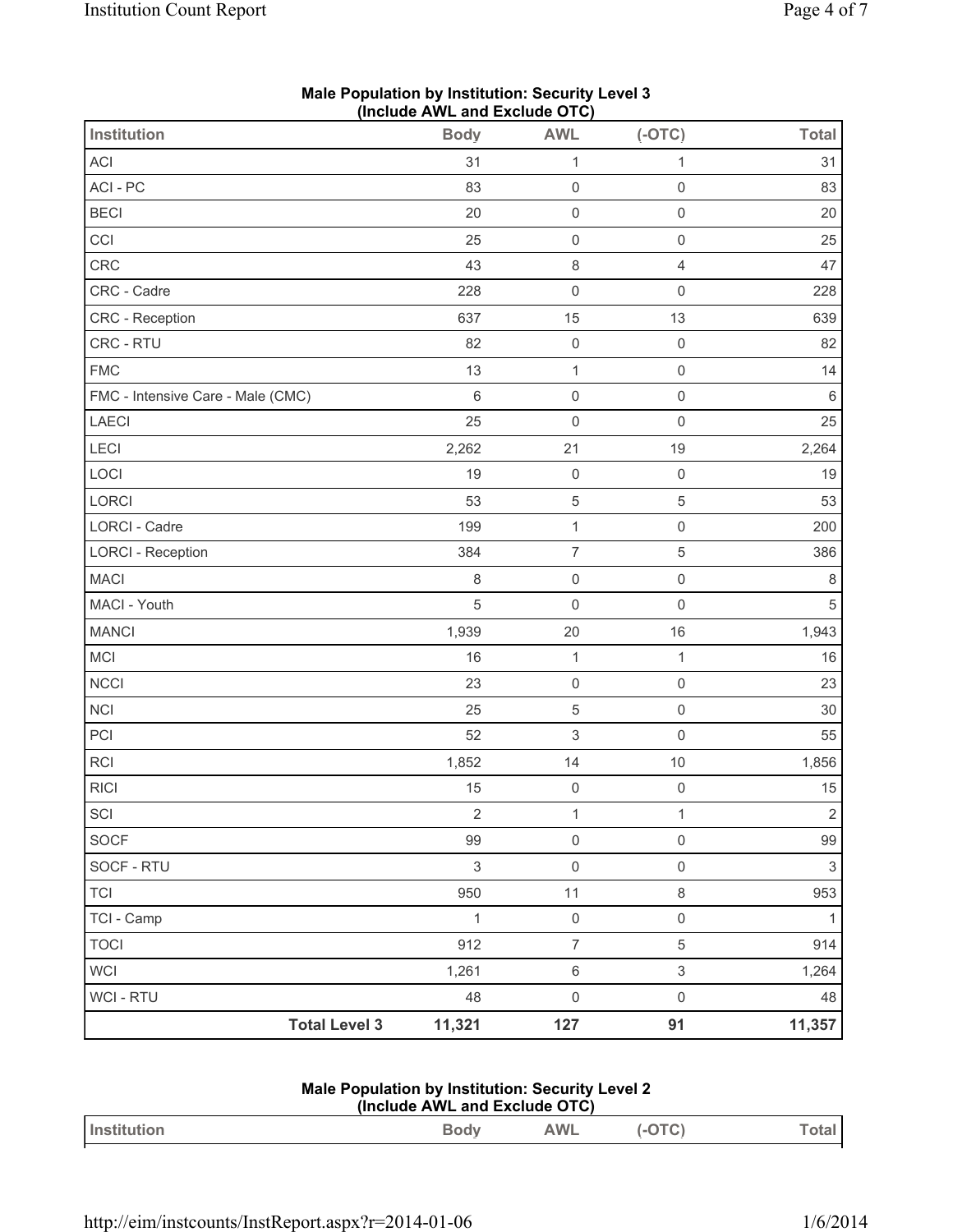| <b>ACI</b>                        | 548            | $\ensuremath{\mathsf{3}}$ | $\sqrt{2}$                | 549            |
|-----------------------------------|----------------|---------------------------|---------------------------|----------------|
| ACI-PC                            | 58             | $\mathsf{O}\xspace$       | $\mathbf 0$               | 58             |
| <b>ACI - RTU</b>                  | 83             | $\mathsf{O}\xspace$       | $\mathsf{O}\xspace$       | 83             |
| <b>BECI</b>                       | 1,494          | 18                        | 13                        | 1,499          |
| CCI                               | 1,838          | 14                        | $\boldsymbol{9}$          | 1,843          |
| CRC                               | 92             | $\mathbf 2$               | $\mathbf{1}$              | 93             |
| CRC - Cadre                       | 60             | $\mathsf{O}\xspace$       | $\mathsf{O}\xspace$       | 60             |
| CRC - Reception                   | 248            | $\ensuremath{\mathsf{3}}$ | $\mathbf{1}$              | 250            |
| CRC - RTU                         | 18             | $\mathsf{O}\xspace$       | $\mathsf 0$               | 18             |
| <b>FMC</b>                        | 14             | $\mathsf{O}\xspace$       | $\mathbf 0$               | 14             |
| FMC - Intensive Care - Male (CMC) | 19             | $\mathsf{O}\xspace$       | $\mathsf 0$               | 19             |
| GCI                               | 767            | $\,6\,$                   | 5                         | 768            |
| <b>GCI-RTU</b>                    | 1              | $\mathsf{O}\xspace$       | $\mathsf{O}\xspace$       | 1              |
| LAECI                             | 1,355          | 25                        | 16                        | 1,364          |
| <b>LECI</b>                       | 96             | $\mathsf{O}\xspace$       | $\mathsf{O}\xspace$       | 96             |
| LOCI                              | 1,106          | $\ensuremath{\mathsf{3}}$ | $\mathbf{1}$              | 1,108          |
| LORCI                             | 94             | $\ensuremath{\mathsf{3}}$ | $\ensuremath{\mathsf{3}}$ | 94             |
| <b>LORCI - Cadre</b>              | $\overline{2}$ | $\mathsf{O}\xspace$       | $\mathsf 0$               | $\overline{2}$ |
| <b>LORCI - Reception</b>          | 141            | $\overline{7}$            | 6                         | 142            |
| <b>MACI</b>                       | 1,019          | 4                         | $\mathbf{1}$              | 1,022          |
| MACI - Youth                      | 11             | $\mathsf{O}\xspace$       | $\mathsf{O}\xspace$       | 11             |
| <b>MANCI</b>                      | 122            | $\mathsf 0$               | $\mathsf{O}\xspace$       | 122            |
| MANCI - Camp                      | 1              | $\mathsf{O}\xspace$       | $\mathsf{O}\xspace$       | 1              |
| MCI                               | 1,747          | 24                        | 13                        | 1,758          |
| MCI - Camp                        | 1              | $\mathsf{O}\xspace$       | $\mathsf{O}\xspace$       | 1              |
| <b>NCCI</b>                       | 1,483          | 10                        | 8                         | 1,485          |
| NCCI - Camp                       | $\overline{4}$ | $\mathsf{O}\xspace$       | $\mathsf{O}\xspace$       | $\overline{4}$ |
| <b>NCI</b>                        | 1,923          | 21                        | 16                        | 1,928          |
| PCI                               | 804            | 14                        | $\mathsf{O}\xspace$       | 818            |
| <b>RCI</b>                        | 157            | $\mathsf{O}\xspace$       | $\mathsf{O}\xspace$       | 157            |
| <b>RICI</b>                       | 715            | $\,8\,$                   | $\mathsf 3$               | 720            |
| SCI                               | 1,086          | $16$                      | 11                        | 1,091          |
| <b>TCI</b>                        | 86             | $\mathbf{1}$              | $\mathbf{1}$              | 86             |
| <b>TOCI</b>                       | 52             | $\sqrt{2}$                | $\overline{2}$            | 52             |
| WCI                               | 87             | $\mathsf{O}\xspace$       | $\mathsf{O}\xspace$       | 87             |
| <b>WCI - RTU</b>                  | $\mathbf 2$    | $\mathsf 0$               | $\mathsf{O}\xspace$       | $\overline{2}$ |
| <b>Total Level 2</b>              | 17,334         | 184                       | 112                       | 17,406         |

# **Male Population by Institution: Security Level 1 (Include AWL and Exclude OTC)**

 $\mathbf I$ 

 $\overline{\phantom{a}}$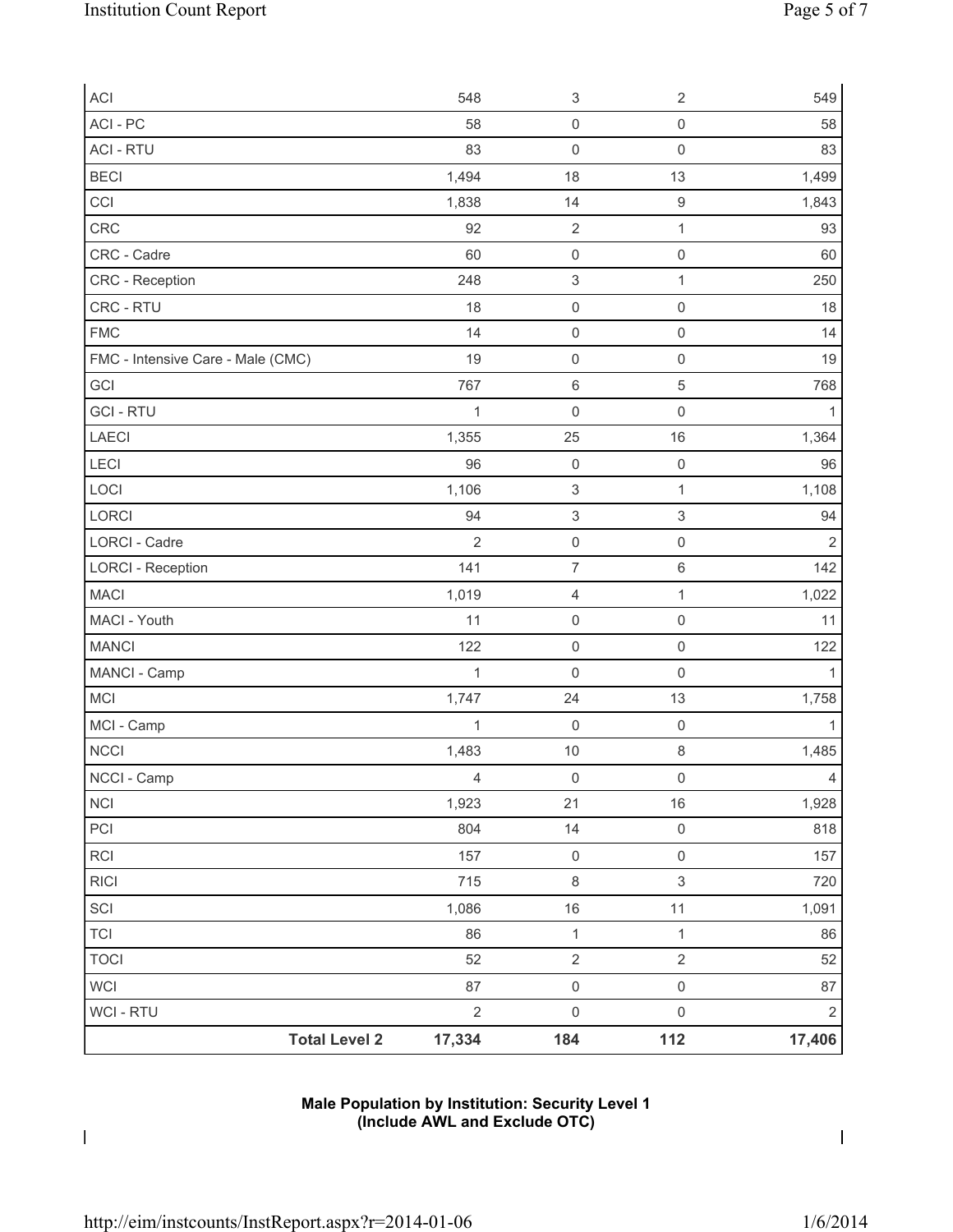| <b>Institution</b>                | <b>Body</b>  | <b>AWL</b>                | $(-OTC)$            | <b>Total</b> |
|-----------------------------------|--------------|---------------------------|---------------------|--------------|
| <b>ACI</b>                        | 736          | $\overline{2}$            | 1                   | 737          |
| ACI-PC                            | 23           | $\mathsf{O}\xspace$       | $\mathbf 0$         | 23           |
| <b>ACI - RTU</b>                  | 47           | $\mathsf{O}\xspace$       | $\mathsf{O}\xspace$ | 47           |
| <b>BECI</b>                       | 736          | 10                        | $\,6$               | 740          |
| <b>BECI</b> - Camp                | 477          | $\mathsf{O}\xspace$       | $\mathsf{O}\xspace$ | 477          |
| CCI                               | 822          | $\ensuremath{\mathsf{3}}$ | $\overline{2}$      | 823          |
| <b>CRC</b>                        | 80           | $\mathsf 0$               | $\mathsf{O}\xspace$ | 80           |
| CRC - Cadre                       | 12           | $\mathsf 0$               | $\mathsf{O}\xspace$ | 12           |
| CRC - Reception                   | 237          | $\,6\,$                   | $\,6\,$             | 237          |
| CRC - RTU                         | 12           | $\mathsf 0$               | $\mathsf{O}\xspace$ | 12           |
| <b>FMC</b>                        | 371          | $\overline{2}$            | $\mathbf{1}$        | 372          |
| FMC - Intensive Care - Male (CMC) | 13           | $\mathsf 0$               | $\mathbf 0$         | 13           |
| GCI                               | 467          | $\,8\,$                   | $\,6\,$             | 469          |
| GCI - Camp                        | 759          | $\mathsf 0$               | $\mathsf{O}\xspace$ | 759          |
| <b>GCI-RTU</b>                    | $\mathbf{1}$ | $\mathsf{O}\xspace$       | $\mathsf{O}\xspace$ | $\mathbf{1}$ |
| LAECI                             | 397          | $\,$ 5 $\,$               | $\overline{4}$      | 398          |
| LECI                              | 25           | $\mathbf 1$               | $\mathbf{1}$        | 25           |
| LECI - Camp                       | 168          | $\mathsf{O}\xspace$       | $\mathsf{O}\xspace$ | 168          |
| LOCI                              | 1,154        | $\,6\,$                   | $\mathsf 3$         | 1,157        |
| LORCI                             | 128          | $\mathbf 1$               | $\mathbf{1}$        | 128          |
| <b>LORCI - Cadre</b>              | $\mathbf{1}$ | $\mathsf{O}\xspace$       | $\mathbf 0$         | 1            |
| <b>LORCI - Reception</b>          | 239          | 15                        | 13                  | 241          |
| MACI - Minimum                    | 1,263        | 19                        | 12                  | 1,270        |
| <b>MANCI</b>                      | 11           | $\boldsymbol{9}$          | 5                   | 15           |
| MANCI - Camp                      | 407          | $\mathsf{O}\xspace$       | $\mathsf{O}\xspace$ | 407          |
| MCI                               | 454          | $10$                      | $\overline{4}$      | 460          |
| MCI - Camp                        | 377          | $\mathsf{O}\xspace$       | $\mathbf 0$         | 377          |
| <b>NCCI</b>                       | 764          | 16                        | 11                  | 769          |
| NCCI - Camp                       | 400          | $\mathsf 0$               | $\mathsf 0$         | 400          |
| <b>NCI</b>                        | 592          | $\mathsf 0$               | $\mathsf{O}\xspace$ | 592          |
| PCI                               | 1,318        | 24                        | 11                  | 1,331        |
| <b>RICI</b>                       | 1,794        | $30\,$                    | 14                  | 1,810        |
| SCI                               | 976          | $\,6\,$                   | $\mathsf 3$         | 979          |
| <b>TCI</b>                        | 45           | 11                        | $\mathfrak{S}$      | 53           |
| TCI - Camp                        | 437          | $\mathbf 1$               | $\mathsf{O}\xspace$ | 438          |
| <b>Total Level 1</b>              | 15,743       | 185                       | 107                 | 15,821       |

# **High Offender ID's**